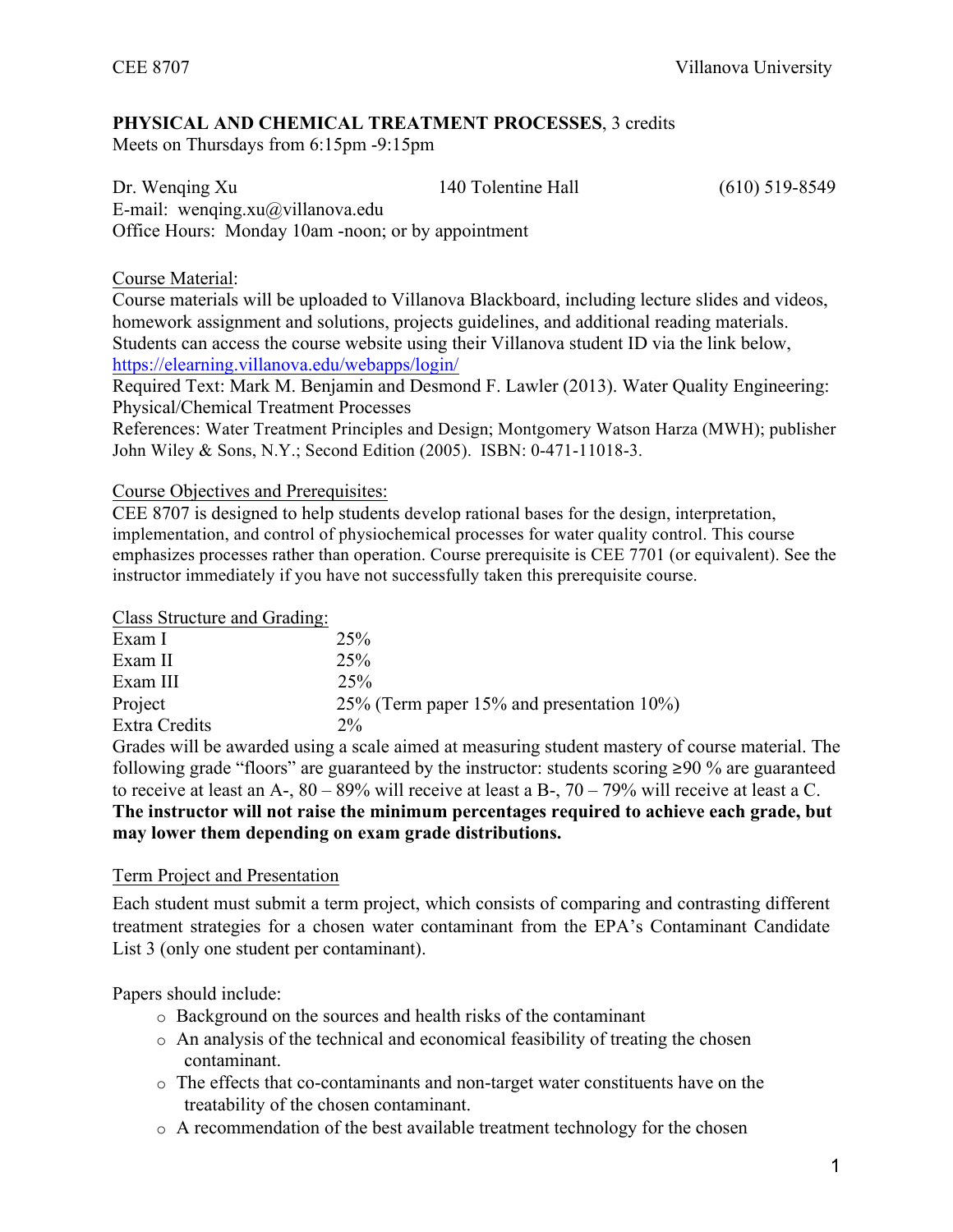contaminant.

o A thorough bibliography indicating that the literature was adequately reviewed.

Please email me your chosen contaminant no later than January 28th, 2016. Abstracts are due on February 11, 2016, and should be within 200 words in length. Abstracts should include background information on the sources and health risks of the contaminant, and which technologies will be investigated to treat the chosen contaminant. Oral presentations are April 28, 2016 and must be 15-20 minutes in length. Final papers are due April 30, 2016, and must be double-spaced and contain between 2,000-3,000 words excluding the references.

#### Course Policies:

**Reading** the assigned book sections prior to the class period is required. Students are responsible for both the material covered in class and reading material that might not be explicitly covered due to class time constraints.

**In-class exercises** are used to reinforce problem-solving approaches presented during lectures. Students will work in small groups, and it is best if students alternate roles during individual problems. A final number is not always necessary for these problems--a description of the solution process will be acceptable in many cases.

**Homework** will be assigned and solution will be posted online. Although homework will not be graded, students should compare their homework with the solution to make sure that every aspect of the homework is understood. They are great resources for preparation of your exams.

**Exams** are **non-cumulative, open book, and open notes**. Students will be on their honor not to use programming functions in their calculators during exams. Exams will take place during the regularly scheduled class period (120 min). Makeup exams will not be granted without prior approval or appropriate documentation for missing the exam.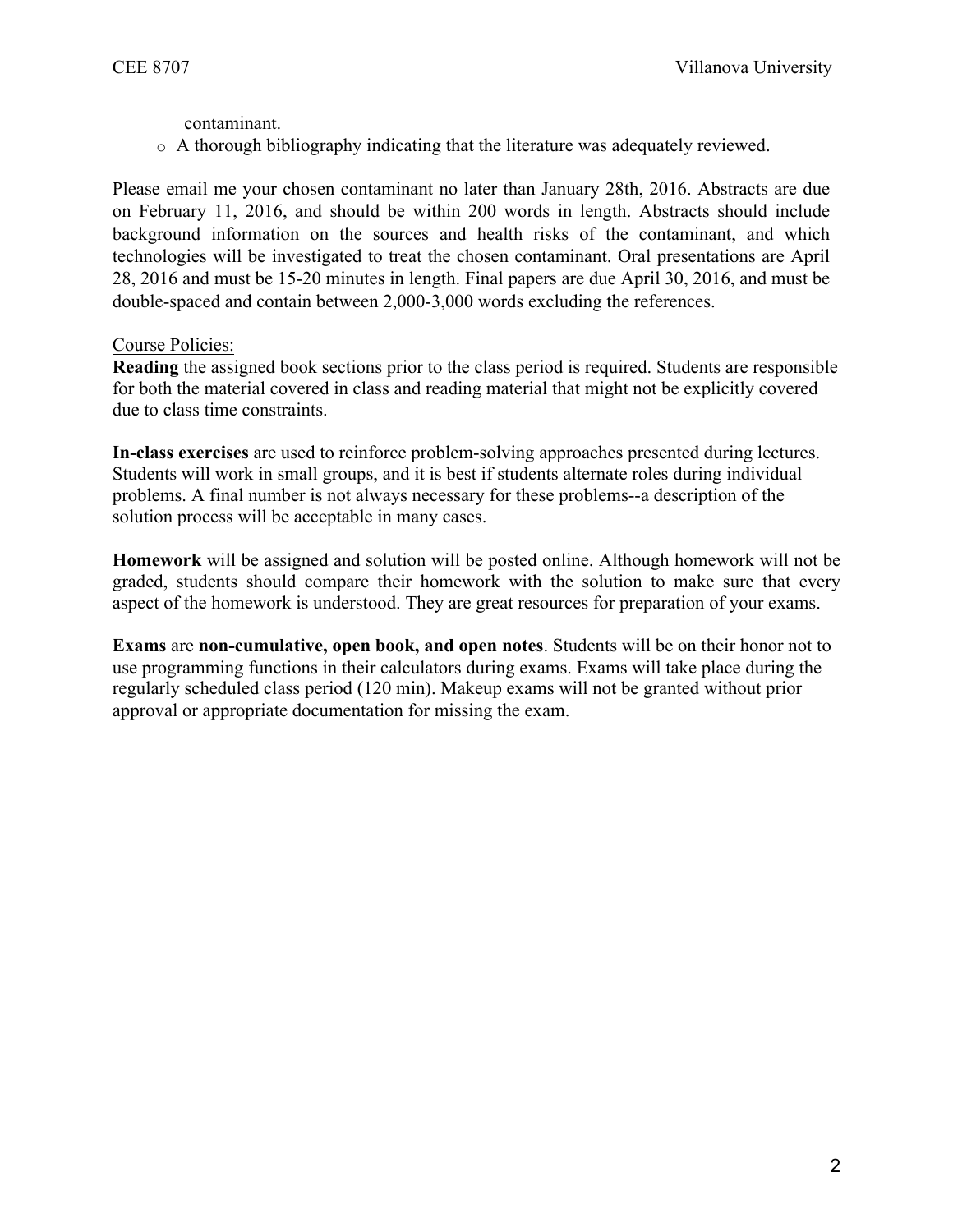## Villanova Mission Statement

"Villanova University is a Catholic Augustinian community of higher education, committed to excellence and distinction in the discovery, dissemination and application of knowledge. Inspired by the life and teaching of Jesus Christ, the University is grounded in the wisdom of the Catholic intellectual tradition and advances a deeper understanding of the relationship between faith and reason. Villanova emphasizes and celebrates the liberal arts and sciences as foundational to all academic programs. The University community welcomes and respects members of all faiths who seek to nurture a concern for the common good and who share an enthusiasm for the challenge of responsible and productive citizenship in order to build a just and peaceful world."

#### Academic Ethics

The strength of the university depends on academic and personal integrity. In this course, you MUST be honest and truthful. Ethical violations include cheating on exams, plagiarism, reuse of assignments, improper use of the Internet and electronic devices, unauthorized collaboration, alteration of graded assignments, forgery and falsification, lying, facilitating academic dishonesty, and unfair competition.

Report any violations you witness to the instructor. For the first offense, a student who violates the Code of Villanova University will receive 0 points for the assignment. The violation will be reported by the instructor to the Dean's office and recorded in the student's file. In addition, the student will be expected to complete an education program. For the second offense, the student will be dismissed from the University and the reason noted on the student's official transcript. You may consult the Code of Academic Integrity of Villanova University using the link below, https://www1.villanova.edu/villanova/vpaa/studentservices/policies/integrity/code.html

#### Academic Accommodation

If you have a diagnosed disability and plan to utilize academic accommodation, please contact Gregory Hannah, advisor to students with disabilities  $\omega$  610-519-3209 or visit the office on the second floor of the Connelly Center as soon as possible. The Office of Disability Services collaborates with students, faculty, staff, and community members to create diverse learning environments that are usable, equitable, inclusive and sustainable. The ODS provides Villanova University students with physical disabilities the necessary support to successfully complete their education and participate in activities available to all students.